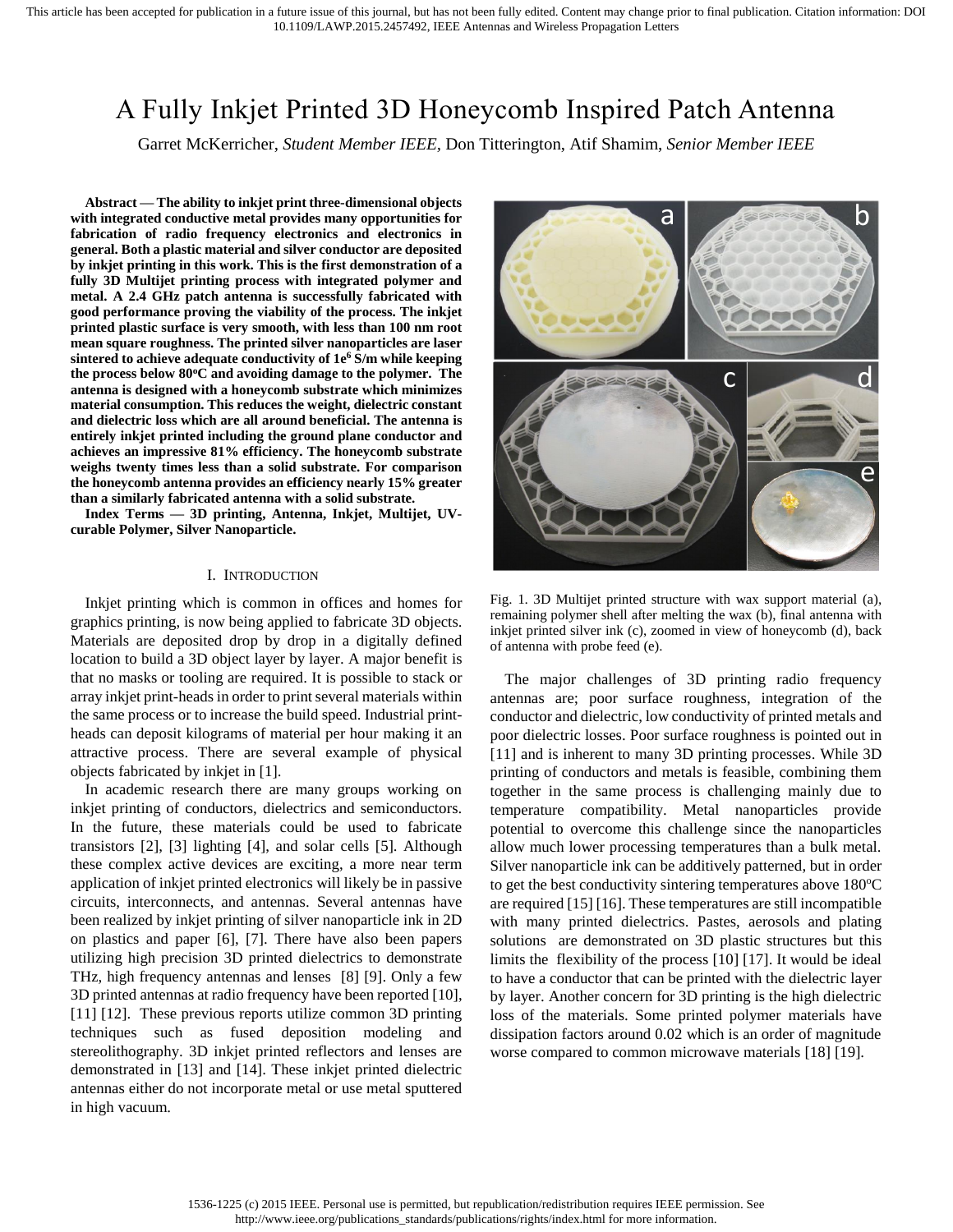This article has been accepted for publication in a future issue of this journal, but has not been fully edited. Content may change prior to final publication. Citation information: DOI 10.1109/LAWP.2015.2457492, IEEE Antennas and Wireless Propagation Letters



<span id="page-1-0"></span>Fig. 2. Dielectric properties of 3DSystems UV-Cure Polymer Material (Hard Acrylic based). Bars represent the maximum and minimum measurement values of five test samples with the parallel plate method while filled squares are the average value. Circular data point at 9.375 GHz is from a waveguide measurement.

In this paper, a 3D inkjet printing process is introduced which integrates both dielectric and conductor and solves the issues mentioned above. The inkjet printed polymer is smoothed and leveled by a planarizer as it is deposited providing surface roughness better than 100 nm root mean square. Both the dielectric polymer and silver conductor are additively deposited by inkjet printing which makes the process versatile. The silver nanoparticle ink is sintered with a carbon dioxide engraving laser providing a conductive layer without damaging the dielectric. Finally, the use of a printed honeycomb structure allows tailoring of the dielectric constant and significantly improves the dielectric loss. It is well known that air filled dielectrics improve performance as demonstrated by micromachining polymers [20] or using air filled polymer foam like substrates [21]. By utilizing additive inkjet printing to realize a honeycomb structure the material consumption is reduced while providing this performance benefit. Two patch antennas have been fabricated for comparison. One with a solid printed substrate and another with a honeycomb substrate. The honeycomb substrate antenna has a peak gain of 8 dBi and efficiency of 81%. For comparison the solid substrate patch has a gain of 5.8 dBi and measured efficiency of 67%. Electromagnetic simulations are also presented which match well with the measurements.

## II. MATERIALS AND FABRICATION

Three inks are used to fabricate the antenna; a wax material, a UV-cured polymer, and a silver nanoparticle ink. The wax and polymer are used to form the 3D structure. They are printed with a 3DSystems 5500 Multijet printer that has 1236 inkjet nozzles and can eject ~2.5 Kg of material per hour. The printer has a spatial resolution of  $33 \times 33 \times 29$  µm in x, y and z directions. The polymer material is printed and cured layer by layer with UV lights. The wax is a support material deposited



<span id="page-1-1"></span>Fig. 3. Atomic force microscopy of inkjet printed Silver nanoparticle surface 11 nm root mean square roughness (top) Inkjet printed polymer material surface 95 nm root mean square roughness (bottom)

in unison, it encases the UV-cured polymer and supports any overhangs. In [Fig. 1\(](#page-0-0)a) and (b) the wax material can be seen encasing the polymer which is subsequently melted and washed off. The final antenna with printed silver is also shown in [Fig.](#page-0-0)  [1\(](#page-0-0)c). A Dimatix 2831 inkjet printer is used to print the silver nanoparticle ink (Sigma Aldrich Silver Ink 719048) with a disposable 10 Pico-liter 16 nozzle head. While it is best to print all materials within the same printer, the nanoparticle ink is not stable enough to use with non-disposable inkjet-heads. Producing a stable conductive ink is currently being investigated.

After UV-curing, the polymer material is rigid, with good mechanical properties similar to polycarbonate. It is not an ideal radio frequency dielectric though, with a dissipation factor of around 0.02. The material has been characterized from 10 MHz to 1 GHz with an Agilent E4991 impedance analyzer and dielectric test fixture 16453A, results are shown in [Fig. 2.](#page-1-0) Measurement of five different samples shows there is a range especially in the dissipation factor at low frequency. A single waveguide test done at Delsen Labs in California USA characterized the material at 9.375 GHz and is also plotted in [Fig. 2](#page-1-0) and shown as a circle. The dielectric shows some dispersion with increasing frequency, ranging from 3.2 in the low MHz to 2.8 at 9.375 GHz. Although the precise value of dissipation factor is difficult to measure, it is around 0.03 - 0.02 over this frequency range.

A major benefit of 3D printing is that complex internal features can easily be fabricated, which would be difficult to realize with traditional tooling. The honeycomb substrate used in this work provides a reduced dielectric constant and improved dissipation factor which are both desirable for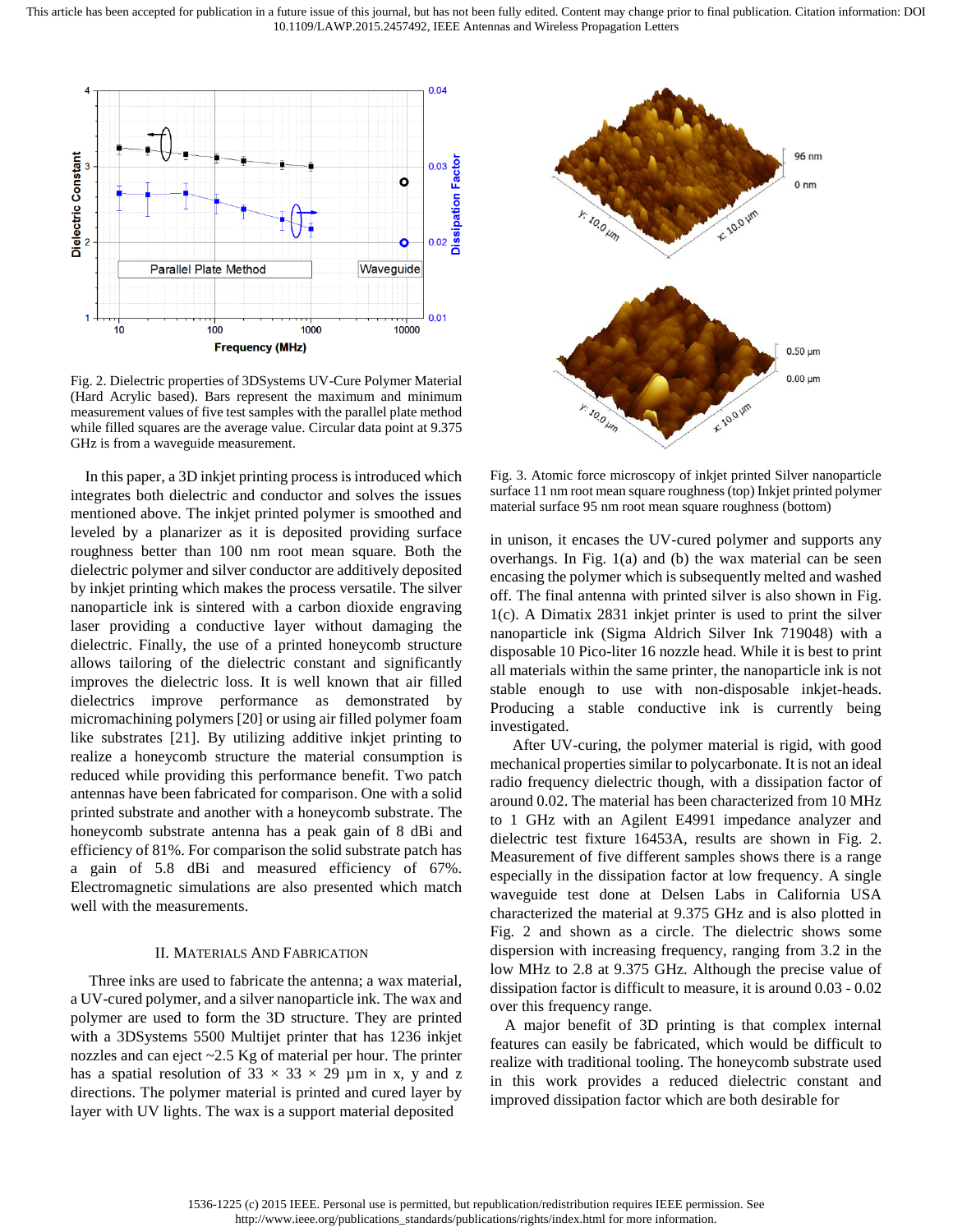

<span id="page-2-0"></span>Fig. 4. Measurements and simulations of the honeycomb patch antenna, magnitude of S11 versus frequency (top), E-plane radiation pattern cut (bottom left), H-plane cut (bottom right)

antenna performance. The use of a planarizer which levels the material as it is being printed provides smooth finished surfaces. Atomic force microscopy scans of the printed surfaces show roughness better than 100 nm root mean square for the UV-polymer seen in [Fig. 3.](#page-1-1) This is a major improvement over 3D printed surfaces in [11] [22] with 10-30 µm of roughness.

The silver nanoparticle ink in this work is printed at  $30^{\circ}$ C and is fluid after being deposited. This allows the ink to be very smooth with root mean square roughness of 11 nm as shown in [Fig. 3.](#page-1-1) Although nanoparticle sintering occurs at reduced temperature relative to bulk metal, temperatures above  $180^{\circ}$ C are best. However, these temperatures are above the glass transition point for the UV-cured polymer. In order to achieve conductivity at much lower temperature a laser sintering process is used [23]. A total of six silver layers are printed, three layers at a time and partial dried at  $80^{\circ}$ C to avoid excessive ink spreading. After the six layers are printed and dried, laser sintering is performed which takes about 15 minutes. A  $CO<sub>2</sub>$ engraving laser (Universal Laser system PLS6.75) operated at 60W and a speed of 30 cm/s defocused 20 mm above the silver ink and giving 1000 pulses per inch is utilized. The final thickness of the printed silver is approximately 3.5 um measured by a Dektak profilometer. It should be noted that both the patch and the ground plane are printed in this fashion. The antenna is probe-fed using a coaxial connector shown in [Fig.](#page-0-0)  [1\(](#page-0-0)e). Since soldering the thin nanoparticle silver is not possible, a silver epoxy (Duralco 120) is used. A non-conductive epoxy (Loctite Quickset) is used on top for additional strength. The conductivity of the inkjet printed silver has been measured by



<span id="page-2-1"></span>Fig. 5. Measurements and simulations of the solid substrate patch antenna, magnitude of S11 versus frequency (top), E-plane radiation pattern cut (bottom left), H-plane cut (bottom right)

four-point probe method to be 1e <sup>6</sup> S/m which is lower than bulk silver at  $6.3e<sup>7</sup>$  S/m. However, adequate antenna performance is achieved and the process does not exceed 80°C.

### III. ANTENNA DESIGN AND RESULTS

The patch antenna is one of the simplest and most well studied antennas. They are popular because they are planar, low profile, and can provide different polarizations. The linearly polarized patches in this work, are designed to operate at 2.4 GHz, a popular industrial scientific and medical band. High Frequency Structure Simulator (HFSS) software is used in this work. Two patches are compared, the first antenna has a solid 3D printed substrate. Both honeycomb and solid substrate patches are fabricated using the same process and materials. The second antenna is a honeycomb structure which is meant to emulate air while maintaining structural support. The honeycomb structure is chosen because it minimizes material. Each hexagon has 4.5 mm length sides and the beams are 500um thick shown in [Fig. 1\(](#page-0-0)d). For the honeycomb structure, the dielectric constant and dissipation factor were estimated to be 1.1 and  $2e^{-3}$  respectively. This estimate was made by calculating the volume filling factor of the honeycomb and using a weighted average. The effective dielectric properties were used to simplify the simulation of the honeycomb structure and save computing time. Although this method is not the most accurate it provides a sufficient estimate for this work, as shown in [13]. A near field Satimo Star lab system is used to measure the antennas. The antenna radiation efficiency is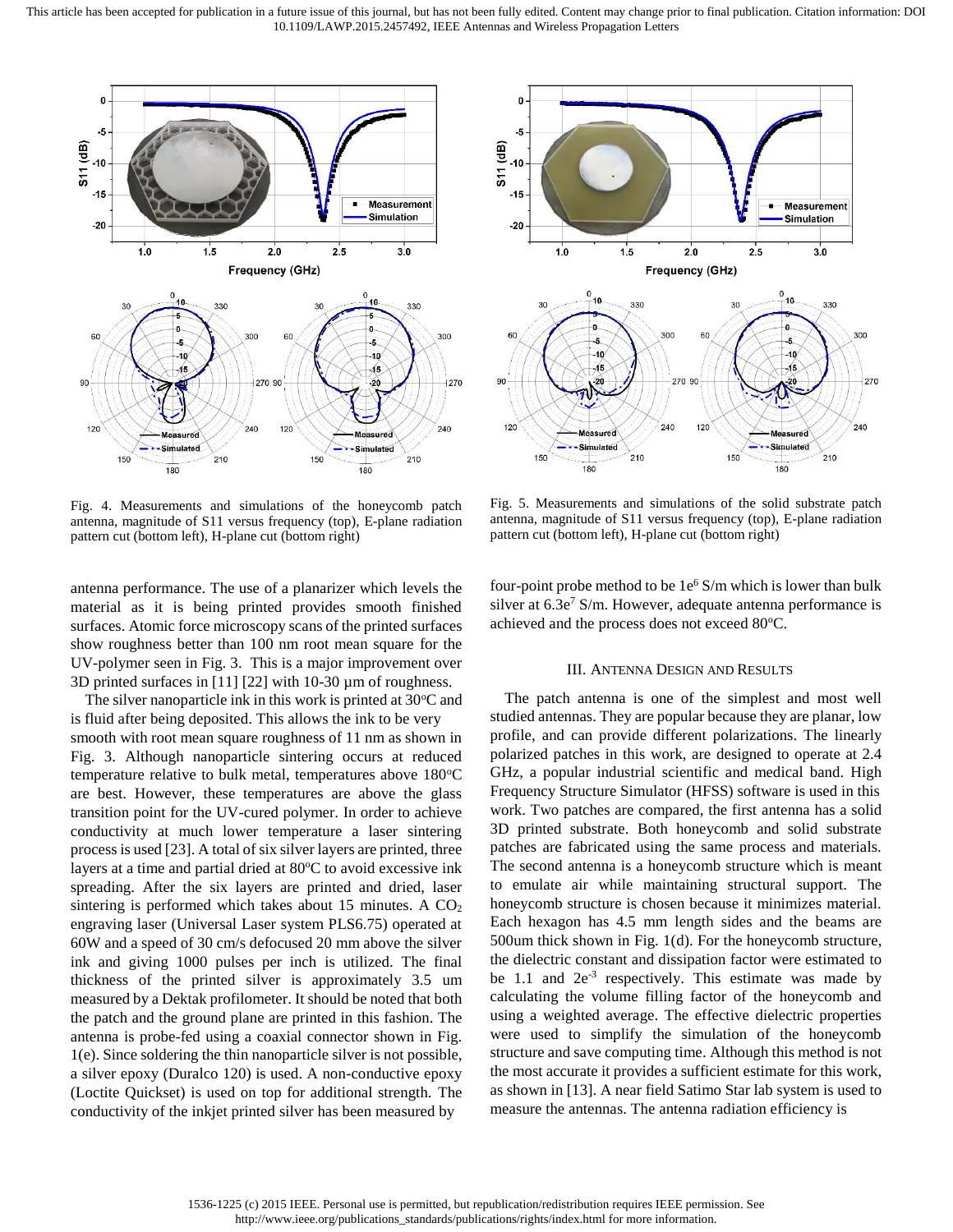This article has been accepted for publication in a future issue of this journal, but has not been fully edited. Content may change prior to final publication. Citation information: DOI 10.1109/LAWP.2015.2457492, IEEE Antennas and Wireless Propagation Letters

| TABLE II                  |                         |                                       |                          |                           |                       |                                 |
|---------------------------|-------------------------|---------------------------------------|--------------------------|---------------------------|-----------------------|---------------------------------|
| <b>ANTENNA PARAMETERS</b> |                         |                                       |                          |                           |                       |                                 |
| Antenna                   | Patch<br>Radius<br>(mm) | Substrate<br><b>Thickness</b><br>(mm) | Center<br>Freq.<br>(GHz) | Total<br>Weight<br>(gram) | Peak<br>Gain<br>(dBi) | Radiation<br>Efficiency<br>(% ) |
| Solid<br>Substrate        | 20                      | 5.0                                   | 2.4                      | 35.0                      | 5.7                   | 67                              |
| Honeycomb<br>Substrate    | 32                      | 5.0                                   | 2.4                      | 5.8                       | 8.0                   | 81                              |

measured to be 81% and 67% respectively. The simulated efficiency for comparison is 84% and 71%. Simulations show that by doubling the printed silver layers to 12 the efficiency of the honeycomb substrate could be pushed to 91%. The Table below highlights key measured parameters of the two. Both patches are matched well at 2.4 GHz as shown in [Fig. 4](#page-2-0) an[d Fig.](#page-2-1)  [5.](#page-2-1) The air like dielectric substrate provides a larger patch with 32 mm radius however the weight is reduced to only 5.8 grams including the connector.

From Table 1 it is clear that the gain has increased and efficiency is improved in the case of the honeycomb structure. An interesting observation is seen when comparing the E and H plane cuts at low elevation angles (50° to 90°) for the solid substrate antenna [Fig. 5.](#page-2-1) The patterns are equalized, which is not the case for the honeycomb antenna at low elevation. This is true for both the simulations and measurements. The phenomenon of equalizing the E and H plane patterns at low elevation angles is shown in [24] and occurs at a specific combination of dielectric constant and ground plane size for the circular patch.

#### IV. CONCLUSION

Inkjet printing is transitioning from solely a graphic arts medium into a useful fabrication tool. The ability to deposit multiple materials and the scalability of inkjet systems with thousands of nozzles makes it possible to realize large and complex parts. A process is presented where inkjet printed UVcured polymer, and silver nanoparticle ink are integrated together. Silver nanoparticle ink is selectively laser sintered to provide conductivity without damaging the surrounding UVpolymer. The printed surfaces are smooth, better than 100 nm root mean square. The dielectric constant has been lowered and dissipation factor improved by using a mostly air filled honeycomb structure. Although the conductivity of the printed metal is still inferior to bulk metal. An antenna that is light weight with improved efficiency and reasonable gain is demonstrated. With future advances in printed metals, performance could one day overcome conventional fabrication methods.

## ACKNOWLEDGEMENT

We would like to thank David Hustead for sharing 3D Inkjet printing expertise to fabricate these parts. We would also like to thank KAUST graduate students Ahmed Nafe and David Conchouso for assistance with antenna measurements, simulations and helpful discussions on laser sintering.

#### **REFERENCES**

- [1] T. Snyder, M. Andrews, M. Weislogel, P. Moeck, and D. Adams, "3D Systems' Technology Overview and New Applications in Manufacturing," *3D Print. Addit. Manuf.*, vol. 1, no. 3, pp. 169 –176, Sep. 2014.
- [2] H.-Y. Tseng and V. Subramanian, "All inkjet printed self-aligned transistors and circuits applications," in *Electron Device Meetings IEDM*, 2009, pp. 1–4.
- [3] H. Sirringhaus, T. Kawase, R. H. Friend, T. Shimoda, M. Inbasekaran, W. Wu, and E. P. Woo, "High-Resolution Inkjet Printing of All-Polymer Transistor Circuits," *Science*, vol. 290, no. 5499, pp. 2123– 2126, Dec. 2000.
- [4] A. Teichler, Z. Shu, A. Wild, C. Bader, J. Nowotny, G. Kirchner, S. Harkema, J. Perelaer, and U. S. Schubert, "Inkjet printing of chemically tailored light-emitting polymers," *Eur. Polym. J.*, vol. 49, no. 8, pp. 2186–2195, Aug. 2013.
- [5] W. Wang, S.-Y. Han, S.-J. Sung, D.-H. Kim, and C.-H. Chang, "8.01% CuInGaSe2 solar cells fabricated by air-stable low-cost inks," *Phys. Chem. Chem. Phys.*, vol. 14, no. 31, p. 11154, 2012.
- [6] Sangkil Kim, Yu-Jiun Ren, Hoseon Lee, A. Rida, S. Nikolaou, and M. M. Tentzeris, "Monopole Antenna With Inkjet-Printed EBG Array on Paper Substrate for Wearable Applications," *IEEE Antennas Wirel. Propag. Lett.*, vol. 11, pp. 663–666, 2012.
- [7] H. F. Abutarboush and A. Shamim, "Paper-Based Inkjet-Printed Tri-Band U-Slot Monopole Antenna for Wireless Applications," *IEEE Antennas Wirel. Propag. Lett.*, vol. 11, pp. 1234–1237, 2012.
- [8] K. F. Brakora, J. Halloran, and K. Sarabandi, "Design of 3-D Monolithic MMW Antennas Using Ceramic Stereolithography," *IEEE Trans. Antennas Propag.*, vol. 55, no. 3, pp. 790–797, Mar. 2007.
- [9] L. Schulwitz and A. Mortazawi, "Millimeter-Wave Dual Polarized L-Shaped Horn Antenna for Wide-Angle Phased Arrays," *IEEE Trans. Antennas Propag.*, vol. 54, no. 9, pp. 2663–2668, Sep. 2006.
- [10] J.-C. S. Chieh, B. Dick, S. Loui, and J. D. Rockway, "Development of a Ku-Band Corrugated Conical Horn Using 3-D Print Technology," *IEEE Antennas Wirel. Propag. Lett.*, vol. 13, pp. 201–204, 2014.
- [11] H. H. Tsang, J. H. Barton, R. C. Rumpf, and C. R. Garcia, "Effects of extreme surface roughness on 3D printed horn antenna," *Electron. Lett.*, vol. 49, no. 12, pp. 734–736, Jun. 2013.
- [12] P. Deffenbaugh, J. Goldfarg, X. Chen, and K. Church, "Fully 3D Printed 2.4 GHz Bluetooth/Wi-Fi Antenna," in *46th International Symposium on Microelectronics*, Orlando, 2013, pp. 1–7.
- [13] M. Liang, W.-R. Ng, K. Chang, K. Gbele, M. E. Gehm, and H. Xin, "A 3-D Luneburg Lens Antenna Fabricated by Polymer Jetting Rapid Prototyping," *IEEE Trans. Antennas Propag.*, vol. 62, no. 4, pp. 1799–1807, Apr. 2014.
- [14] P. Nayeri, M. Liang, R. A. Sabory-Garcia, M. Tuo, F. Yang, M. Gehm, H. Xin, and A. Z. Elsherbeni, "3D Printed Dielectric Reflectarrays: Low-Cost High-Gain Antennas at Sub-Millimeter Waves," *IEEE Trans. Antennas Propag.*, vol. 62, no. 4, pp. 2000– 2008, Apr. 2014.
- [15] "Data Sheet Cabot Conductive Ink CCI-300," *Cabot Corp.* [Online]. Available: www.cabot-corp.com. [Accessed: 25-Sep-2013].
- [16] "Silver Jet Ink | Nano-Silver Ink for Inkjet Printing | ANP Co., Ltd." [Online]. Available: http://anapro.com/eng/product/silver\_inkjet\_ink.html. [Accessed: 09- Feb-2015].
- [17] E. Geterud, Bergmark, Pontus, and Yang, Jian, "Lightweight Waveguide and Antenna Components Using Plating on Plastics," in *European Conference Antennas and Propagation*, Gothenburg, 2013, pp. 1812–1815.
- [18] "RT/duroid® 5880 Laminates." [Online]. Available: http://www.rogerscorp.com/acm/products/32/RT-duroid-5880- Laminates.aspx. [Accessed: 09-Feb-2015].
- [19] G. McKerricher, J. G. Perez, and A. Shamim, "Fully Inkjet Printed RF Inductors and Capacitors Using Polymer Dielectric and Silver